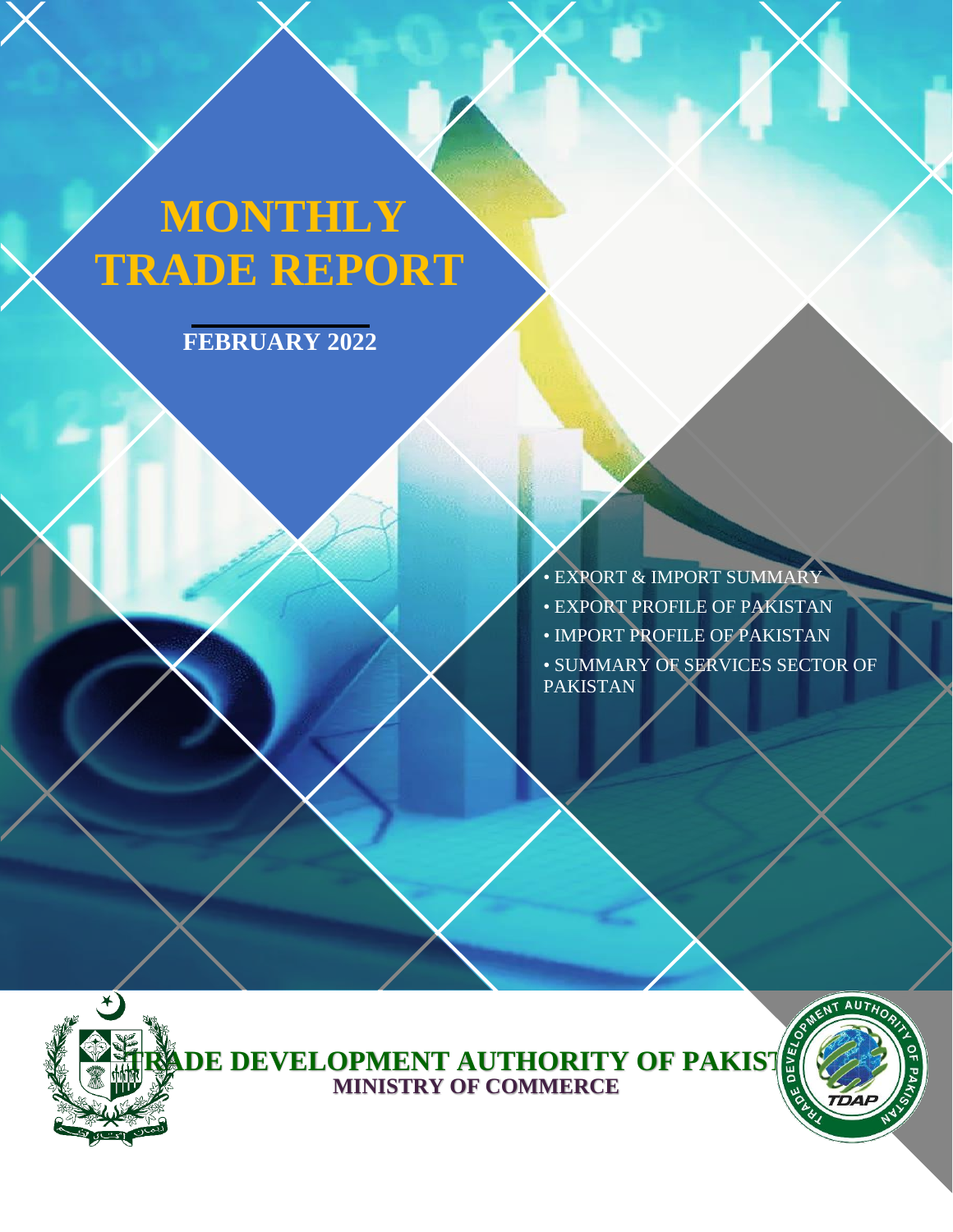### **DISCLAIMER**

The provisional data from Weboc, PBS and PRAL have been reported for information purposes only. Every effort has been made to cross-check and verify the authenticity of the data. Trade Development Authority of Pakistan, or the author(s), do not guarantee the data included in this work. All data and statistics used are correct as of  $7<sup>th</sup>$  March 2022 and may be subject to change.

For any queries or feedback regarding this publication, please contact at:

**Afshan Uroos** Assistant Manager [afshan.uroos@tdap.gov.pk.](mailto:afshan.uroos@tdap.gov.pk)

#### **LEAD RESEARCHERS**

MR. Sajid Ali Research Associate [sajid.ali@tdap.gov.pk](mailto:sajid.ali@tdap.gov.pk)

MS. Asima Siddique Research Associate [Asima.siddique@tdap.gov.pk](mailto:Asima.siddique@tdap.gov.pk)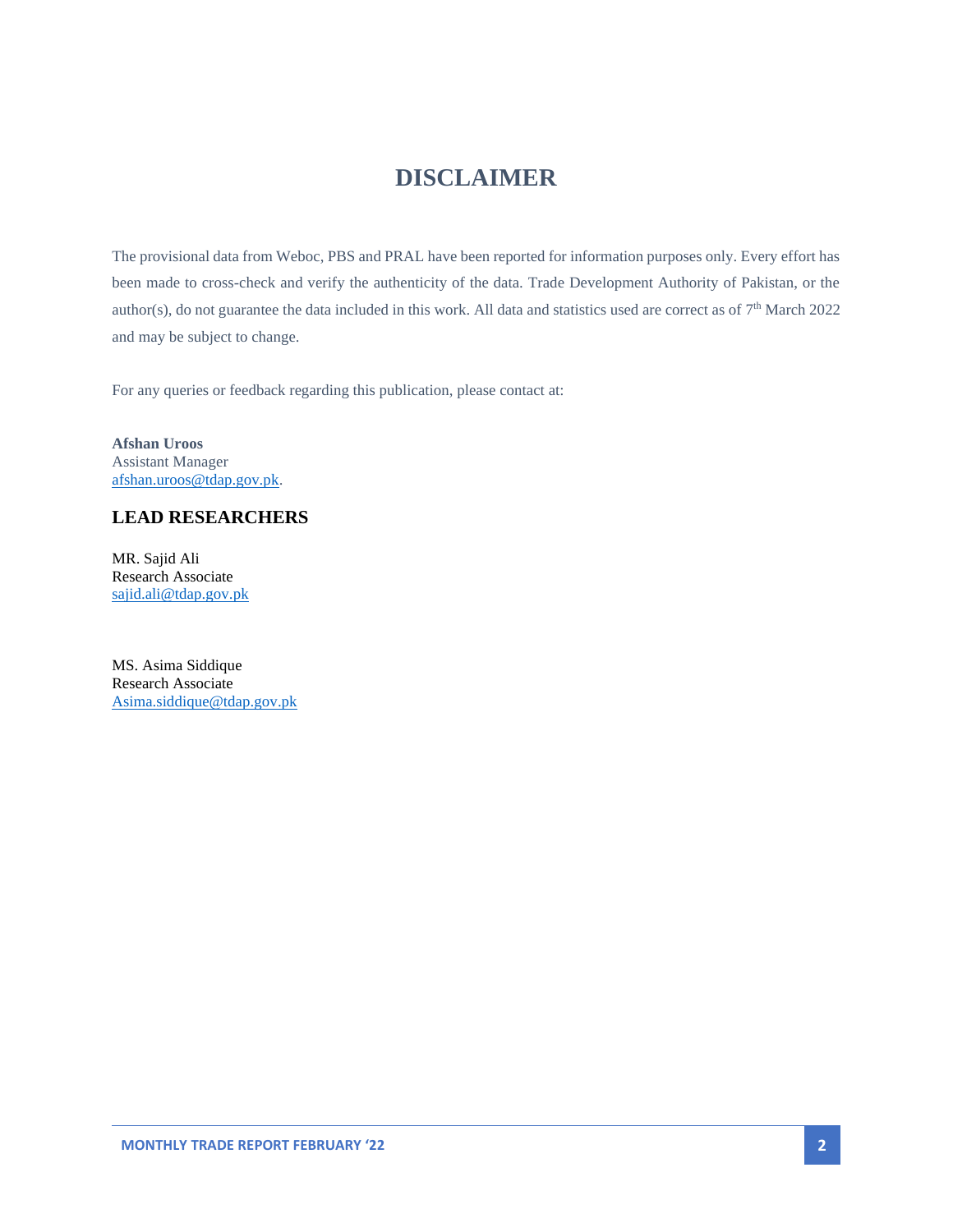### **SUMMARY**

 *\*Trade values in US\$ million*

| <b>EXPORTS SUMMARY</b> | $\rm FY 2021-22$ | $-$ FY 2020-21 | % CHANGE |
|------------------------|------------------|----------------|----------|
| February 2022          | 2,808            | 2,068          | 35.7%    |
| July-February 2022     | 20,547           | 16,323         | 25.8%    |

| <b>IMPORTS SUMMARY</b> | <b>FY 2021-22</b> | <b>FY 2020-21</b> | % CHANGE   |
|------------------------|-------------------|-------------------|------------|
| February 2022          | 5,903             | 4.601             | <b>28%</b> |
| July-February 2022     | 52,506            | 33,858            | 55%        |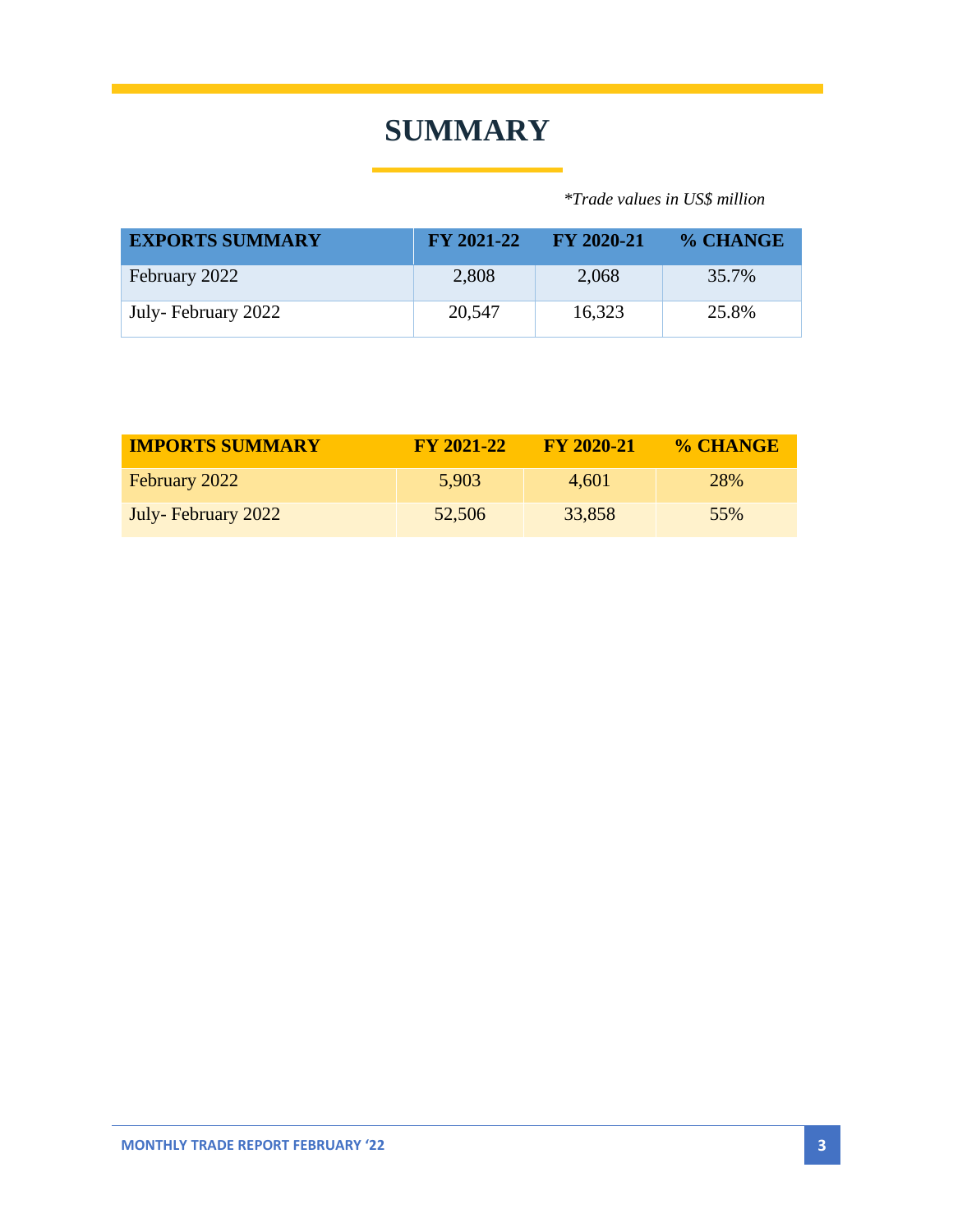### **EXPORT PROFILE**

*\*Trade values in US\$ million*

#### TOP PARTNER COUNTRIES SHOWING INCREASE

| <b>COUNTRY</b>              | <b>FEB 20222</b> | <b>FEB 2021</b> | % CHANGE |
|-----------------------------|------------------|-----------------|----------|
| <b>United States</b>        | 473.87           | 379.95          | 25%      |
| <b>China</b>                | 284.78           | 242.90          | 17%      |
| <b>United Kingdom</b>       | 198.91           | 156.49          | 27%      |
| <b>Netherlands</b>          | 182.34           | 93.91           | 94%      |
| <b>Germany</b>              | 179.23           | 112.08          | 60%      |
| <b>United Arab Emirates</b> | 164.08           | 75.43           | 118%     |
| <b>Italy</b>                | 123.62           | 61.27           | 102%     |
| <b>Spain</b>                | 121.33           | 63.83           | 90%      |
| <b>Bangladesh</b>           | 80.78            | 49.85           | 62%      |
| <b>Belgium</b>              | 67.43            | 49.59           | 36%      |

### TOP PARTNER COUNTRIES SHOWING DECREASE

| <b>COUNTRY</b>           | <b>FEB 2022</b> | <b>FEB 2021</b> | $\frac{0}{0}$<br><b>CHANGE</b> |
|--------------------------|-----------------|-----------------|--------------------------------|
| Saudi Arabia             | 37.60           | 38.53           | $-2\%$                         |
| <b>Afghanistan</b>       | 34.46           | 78.76           | $-56%$                         |
| <b>Russian Fedration</b> | 18.92           | 24.45           | $-23%$                         |
| <b>Japan</b>             | 14.85           | 15.25           | $-3\%$                         |
| <b>Thailand</b>          | 14.49           | 15.07           | $-4\%$                         |
| <b>Yemen</b>             | 6.97            | 11.79           | $-41%$                         |
| <b>Hong Kong, China</b>  | 4.79            | 5.12            | $-7\%$                         |
| <b>Ukrainian</b>         | 4.62            | 5.89            | $-22\%$                        |
| <b>Singapore</b>         | 4.19            | 24.00           | $-83%$                         |
| <b>New Zealand</b>       | 3.89            | 4.64            | $-16%$                         |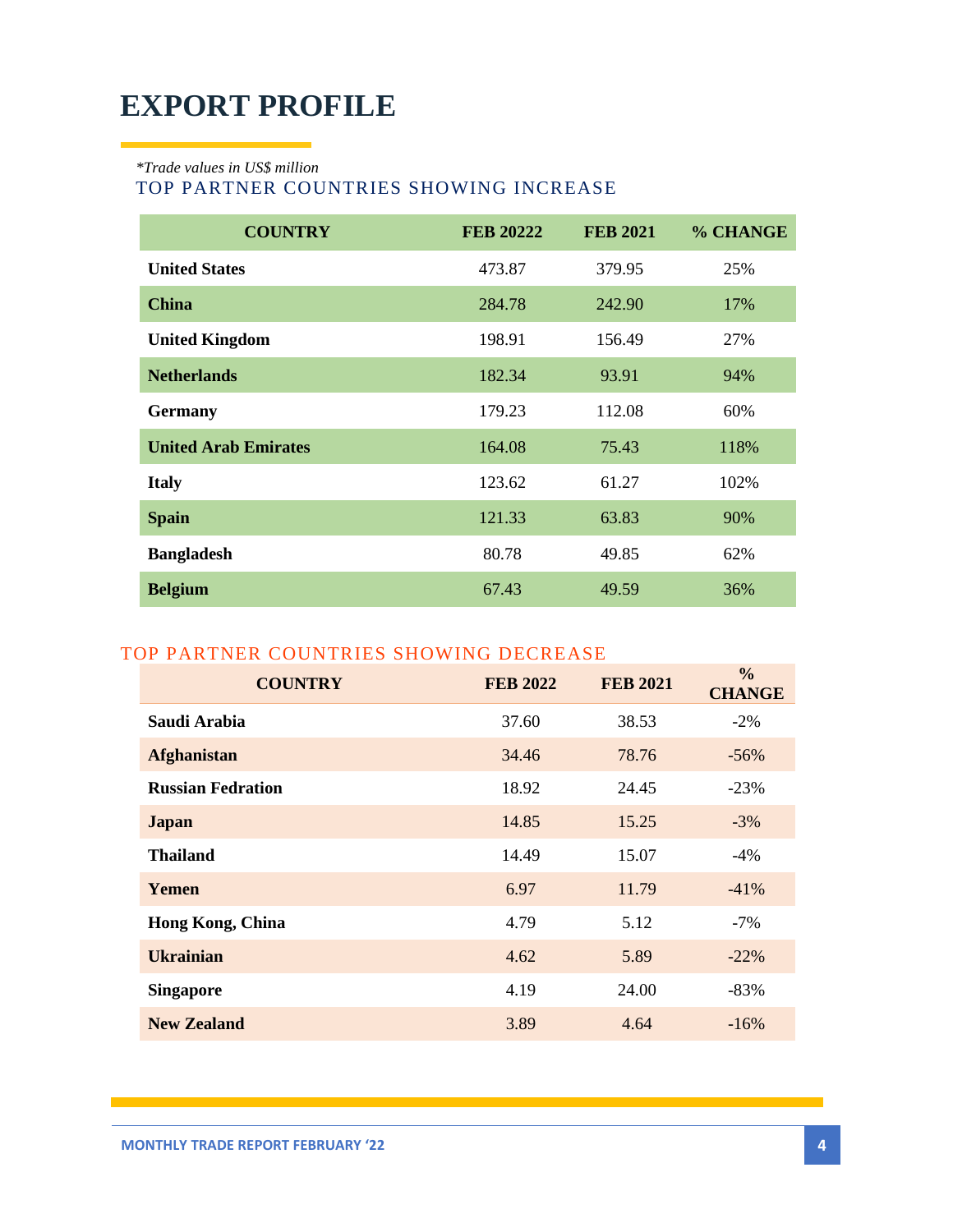### TOP GROWING COMMODITIES

| <b>HS</b> | <b>PRODUCTS</b>                                                                                             | <b>FEB</b><br>2022 | <b>FEB</b><br>2021 | $\frac{0}{0}$<br><b>CHANG</b><br>E |
|-----------|-------------------------------------------------------------------------------------------------------------|--------------------|--------------------|------------------------------------|
| 6302      | Bedlinen, table linen, toilet linen and kitchen linen of all<br>types of textile materials (excluding       | 379.8              | 293.8              | 29%                                |
| 6203      | Men's or boys' suits, ensembles, jackets, blazers, trousers,<br>bib and brace overalls, breeches            | 285.8              | 192.8              | 48%                                |
| 1006      | Rice                                                                                                        | 253.9              | 178.5              | 42%                                |
| 5205      | Cotton yarn other than sewing thread, containing $> = 85\%$<br>cotton by weight (excluding that put         | 121.2              | 115.1              | 5%                                 |
| 7403      | Copper, refined, and copper alloys, unwrought (excluding<br>copper alloys of heading 7405)                  | 94.5               | 33.8               | 179%                               |
| 5209      | Woven fabrics of cotton, containing $> = 85\%$ cotton by<br>weight and weighing $> 200$ g/m <sup>2</sup>    | 90.0               | 58.5               | 54%                                |
| 6103      | Men's or boys' suits, ensembles, jackets, blazers, trousers,<br>bib and brace overalls, breeches            | 81.0               | 49.6               | 63%                                |
| 5208      | Woven fabrics of cotton, containing $\geq$ 85% cotton by<br>weight and weighing $\leq$ 200 g/m <sup>2</sup> | 75.4               | 44.8               | 68%                                |
| 2207      | Undenatured ethyl alcohol of an alcoholic strength of $\ge$ =<br>80%; ethyl alcohol and other spirits,      | 73.2               | 10.4               | 601%                               |
| 6109      | T-shirts, singlets and other vests, knitted or crocheted                                                    | 66.2               | 46.9               | 41%                                |
| 6302      | Bedlinen, table linen, toilet linen and kitchen linen of all<br>types of textile materials (excluding       | 379.8              | 293.8              | 29%                                |
|           | <b>TOP DECREASING COMMODITIES</b>                                                                           |                    |                    |                                    |
| <b>HS</b> | <b>PRODUCTS</b>                                                                                             | <b>FEB</b><br>2022 | <b>FEB</b><br>2021 | $\frac{0}{0}$<br><b>CHANGE</b>     |
| 0805      | Citrus fruit, fresh or dried                                                                                | 27.1               | 44.8               | $-40%$                             |
| 2523      | Cement, incl. cement clinkers, whether or not coloured                                                      | 18.6               | 19.3               | $-4%$                              |
| 0303      | Frozen fish (excluding fish fillets and other fish meat of<br>heading 0304)                                 | 13.0               | 13.2               | $-1\%$                             |
| 0701      | Potatoes, fresh or chilled                                                                                  | 11.9               | 15.6               | $-24%$                             |
| 6306      | Tarpaulins, awnings and sunblinds; tents; sails for boats,<br>sailboards or landcraft; camping              | 6.7                | 8.3                | $-20%$                             |
| 1207      | Other oil seeds and oleaginous fruits, whether or not broken<br>(excluding edible nuts, olives,             | 6.1                | 14.8               | $-59%$                             |
| 6304      | Articles for interior furnishing, of all types of textile<br>materials (excluding blankets and              | 5.7                | 6.3                | $-10%$                             |
| 6310      | Used or new rags, scrap twine, cordage, rope and cables and<br>worn-out articles thereof, of textile        | 4.3                | 4.4                | $-2%$                              |
| 8701      | Tractors (other than tractors of heading 8709)                                                              | 2.8                | 5.2                | $-45%$                             |
| 0304      | Fish fillets and other fish meat, whether or not minced,                                                    |                    |                    |                                    |
|           | fresh, chilled or frozen                                                                                    | 2.8                | 1.9                | 49%                                |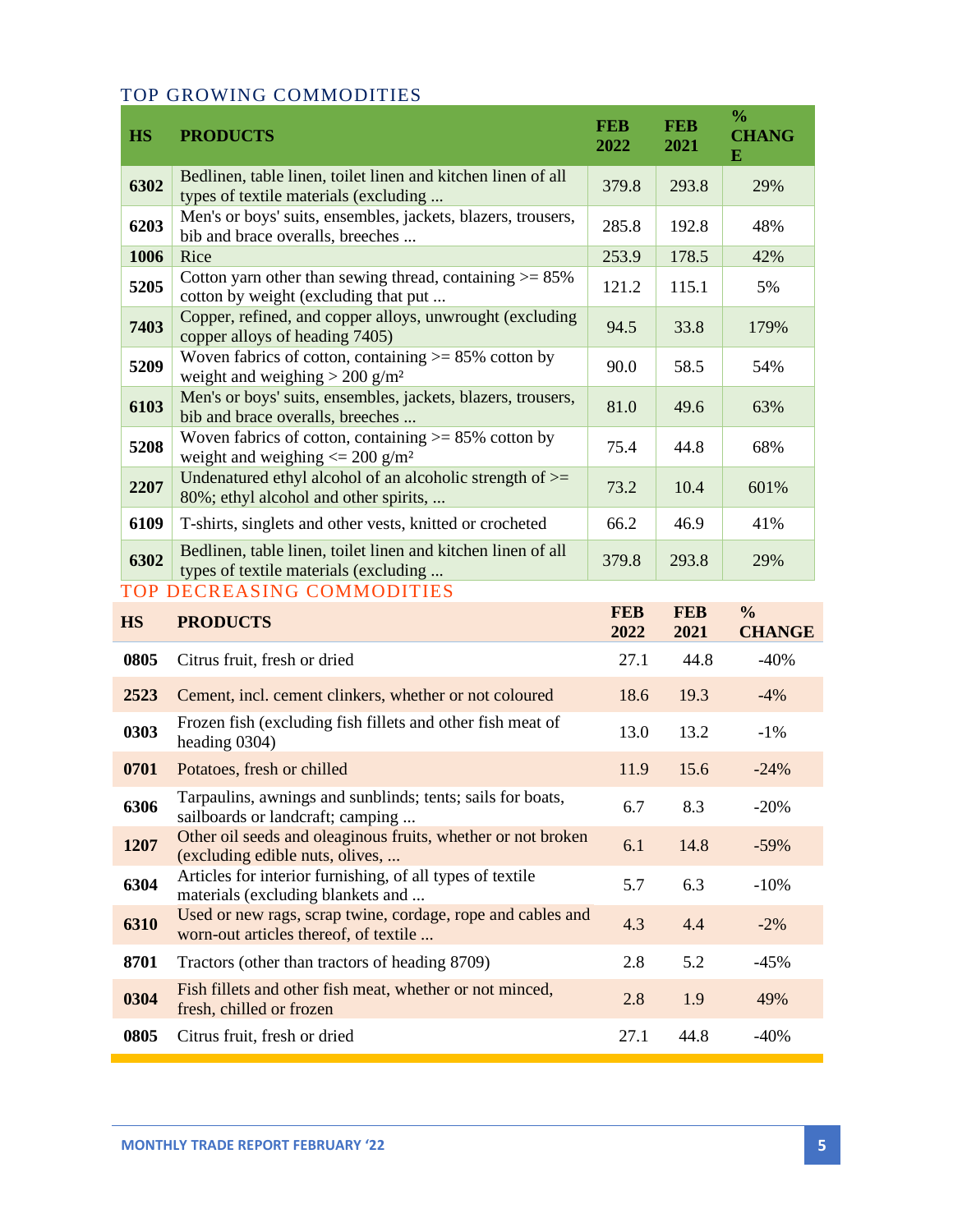### **IMPORT PROFILE**

#### TOP PARTNER COUNTRIES SHOWING INCREASE

| <b>COUNTRY</b>              | Feb 2022 | Feb 2021 | % CHANGE |
|-----------------------------|----------|----------|----------|
| <b>China</b>                | 1,532.6  | 1,259.0  | 22%      |
| <b>United Arab Emirates</b> | 402.6    | 352.0    | 14%      |
| <b>Indonesia</b>            | 383.0    | 240.9    | 59%      |
| <b>United States</b>        | 382.6    | 267.8    | 43%      |
| <b>Saudi Arabia</b>         | 354.7    | 196.6    | 80%      |
| <b>Qatar</b>                | 237.3    | 214.8    | 10%      |
| <b>Kuwait</b>               | 190.7    | 137.9    | 38%      |
| <b>Japan</b>                | 189.1    | 103.6    | 83%      |
| <b>Germany</b>              | 133.8    | 78.4     | 71%      |
| <b>Thailand</b>             | 129.5    | 59.8     | 116%     |

#### TOP PARTNER COUNTRIES SHOWING DECREASE

| <b>COUNTRY</b>             | Feb 2022 | <b>Feb 2021</b> | % CHANGE |
|----------------------------|----------|-----------------|----------|
| <b>Taiwan, Province of</b> |          |                 |          |
| <b>China</b>               | 43.19    | 50.57           | $-15%$   |
| Canada                     | 27.06    | 66.97           | $-60%$   |
| <b>Netherlands</b>         | 26.61    | 59.30           | $-55\%$  |
| India                      | 21.45    | 43.59           | $-51%$   |
| <b>Switzerland</b>         | 17.91    | 25.13           | $-29%$   |
| <b>Australia</b>           | 17.28    | 44.28           | $-61%$   |
| <b>Austria</b>             | 11.23    | 14.49           | $-23%$   |
| <b>Bangladesh</b>          | 7.64     | 8.00            | -4%      |
| Tanzania, united           |          |                 |          |
| <b>Republic Of</b>         | 6.45     | 9.62            | $-33%$   |
| <b>Denmark</b>             | 6.44     | 7.19            | $-10\%$  |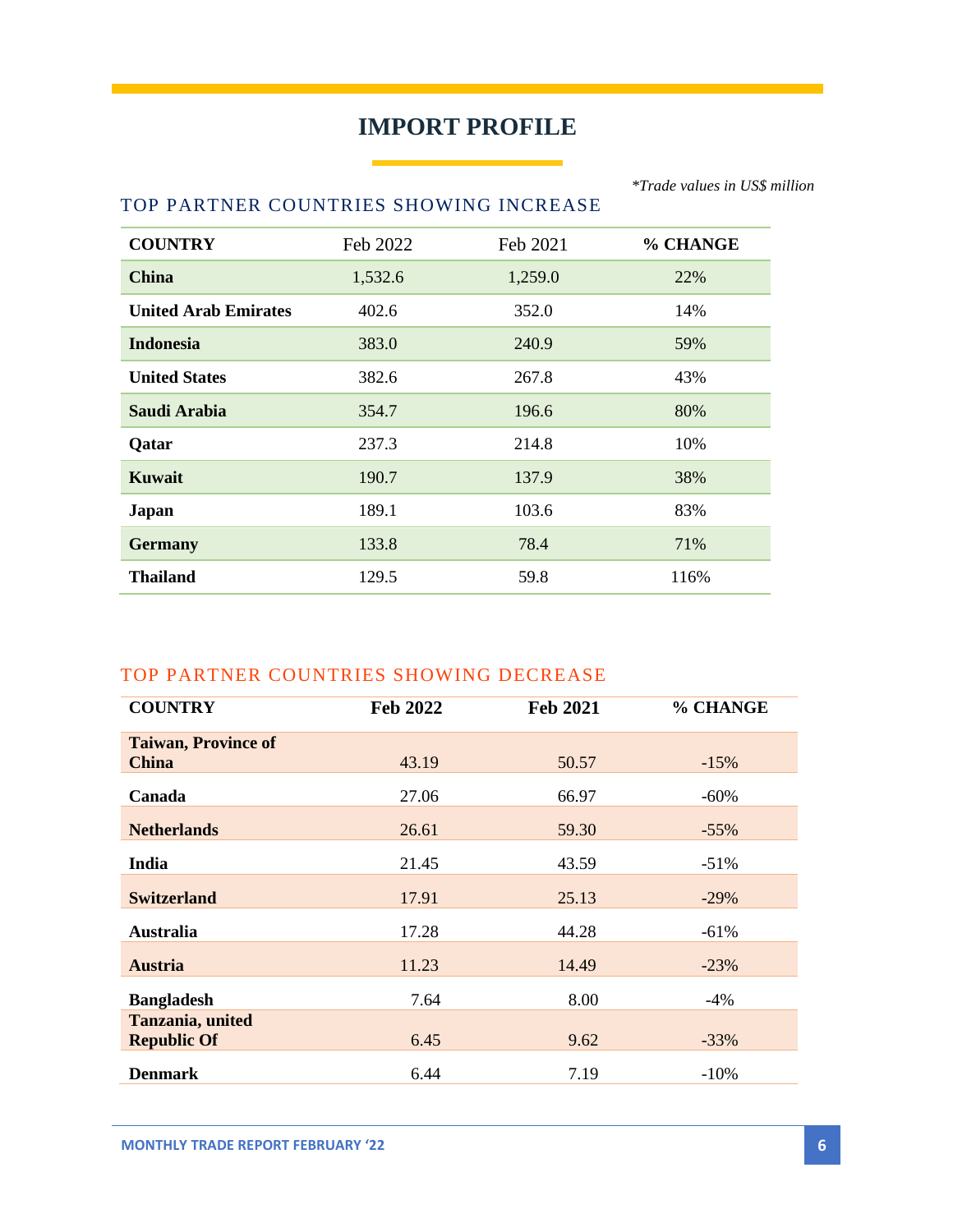### TOP GROWING COMMODITIES

| <b>HS</b> | <b>PRODUCTS</b>                                                                                            | <b>Feb 2022</b> | <b>Feb 2021</b> | $\frac{0}{0}$<br><b>CHANGE</b> |
|-----------|------------------------------------------------------------------------------------------------------------|-----------------|-----------------|--------------------------------|
| 2710      | Petroleum oils and oils obtained from<br>bituminous minerals (excluding crude);<br>preparations containing | 514.3           | 334.2           | 54%                            |
| 2711      | Petroleum gas and other gaseous<br>hydrocarbons                                                            | 368.1           | 256.5           | 44%                            |
| 2709      | Petroleum oils and oils obtained from<br>bituminous minerals, crude                                        | 361.0           | 210.2           | 72%                            |
| 1511      | Palm oil and its fractions, whether or not<br>refined (excluding chemically modified)                      | 308.8           | 216.4           | 43%                            |
| 7204      | Iron and Steel                                                                                             | 213.6           | 129.2           | 65%                            |
| 3002      | Pharmaceutical products                                                                                    | 176.6           | 42.1            | 320%                           |
| 2701      | Coal; briquettes, ovoids and similar solid<br>fuels manufactured from coal                                 | 147.7           | 110.9           | 33%                            |
| 8703      | Motor cars and other motor vehicles<br>principally designed for the transport of<br>persons, incl          | 129.8           | 39.0            | 233%                           |
| 1001      | Wheat and meslin                                                                                           | 124.9           | 120.9           | 3%                             |
| 7208      | Iron and Steel                                                                                             | 105.1           | 46.3            | 127%                           |

### TOP DECREASING COMMODITIES

| <b>HS</b>   | <b>PRODUCTS</b>                   | <b>Feb 2022</b> | <b>Feb 2021</b> | $\frac{0}{0}$<br><b>CHANG</b><br>E |
|-------------|-----------------------------------|-----------------|-----------------|------------------------------------|
| 8517        | Electrical, electronic equipment  | 189.0           | 218.5           | $-13\%$                            |
| 5201        | Cotton, neither carded nor combed | 127.9           | 154.0           | $-17%$                             |
| <b>1201</b> | Soya beans, whether or not broken | 115.8           | 145.1           | $-20%$                             |
| 0713        | Fruits & Vegetables               | 39.1            | 47.3            | $-17\%$                            |
| 2905        | Organic chemicals                 | 33.7            | 36.1            | $-7\%$                             |
| 8502        | Electrical, electronic equipment  | 33.5            | 52.0            | $-36%$                             |
| 5504        | <b>Synthetic Filament Yarn</b>    | 32.4            | 32.8            | $-1\%$                             |
| 8504        | Electrical, electronic equipment  | 21.9            | 27.9            | $-22\%$                            |
| 2902        | Organic chemicals                 | 21.5            | 37.0            | $-42%$                             |
| 8537        | Electrical, electronic equipment  | 17.8            | 22.3            | $-20%$                             |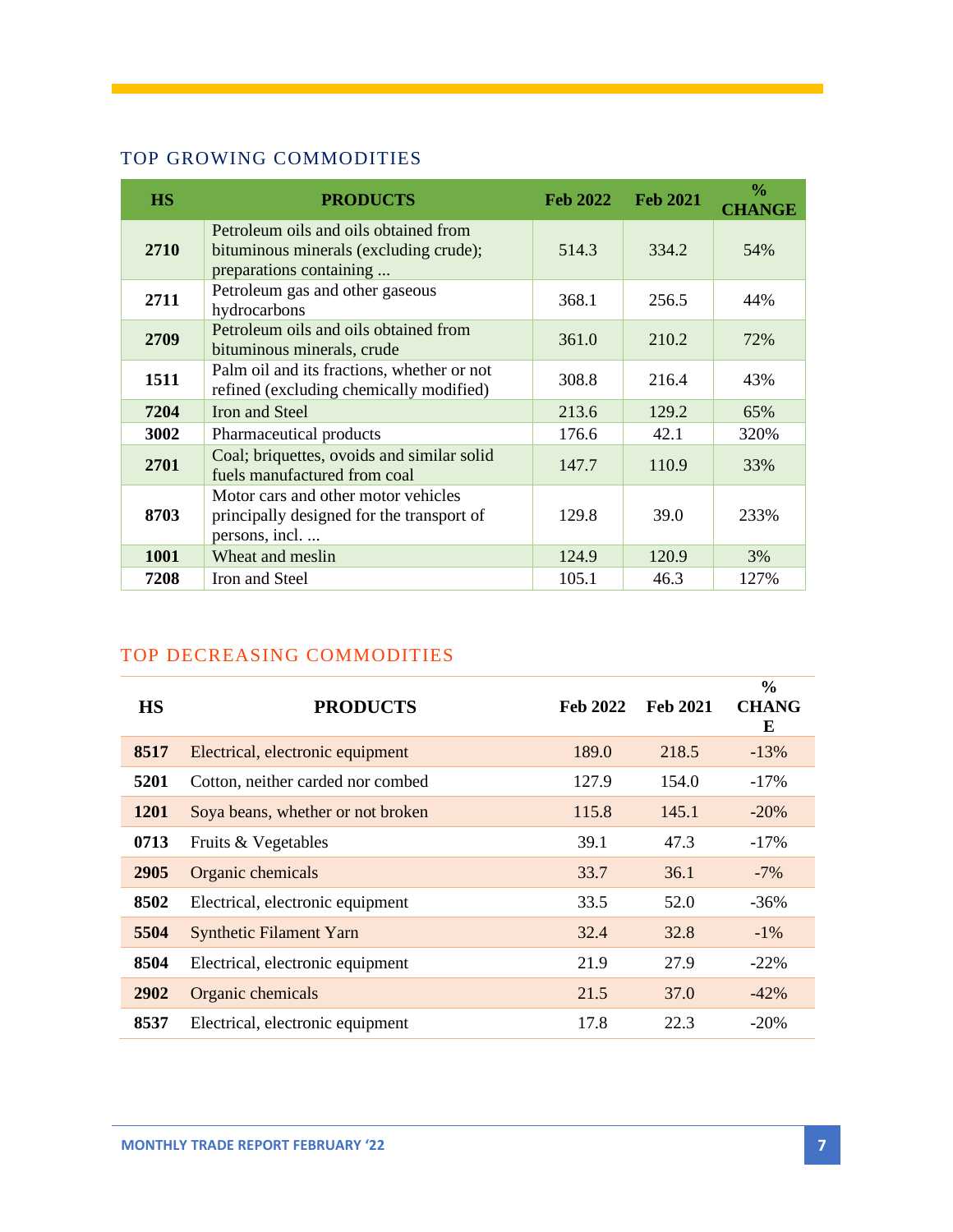## **SUMMARY OF SERVICES SECTOR**

*\*Trade values in US\$ million*

| <b>EXPORTS SUMMARY</b> | FY 2021-22 | FY 2020-21 | % CHANGE |
|------------------------|------------|------------|----------|
| <b>JANUARY 2021</b>    | 521        | 480        | 8.5%     |
| <b>JULY-JANUARY</b>    | 3,944      | 3,320      | 18.8%    |

| <b>IMPORTS SUMMARY</b> | <b>FY 2021-22</b> | <b>FY 2020-21</b> | % CHANGE |
|------------------------|-------------------|-------------------|----------|
| JANUARY 2021           | 927               | 642               | 44%      |
| JULY-JANUARY           | 6.174             | 4.426             | 39.4%    |